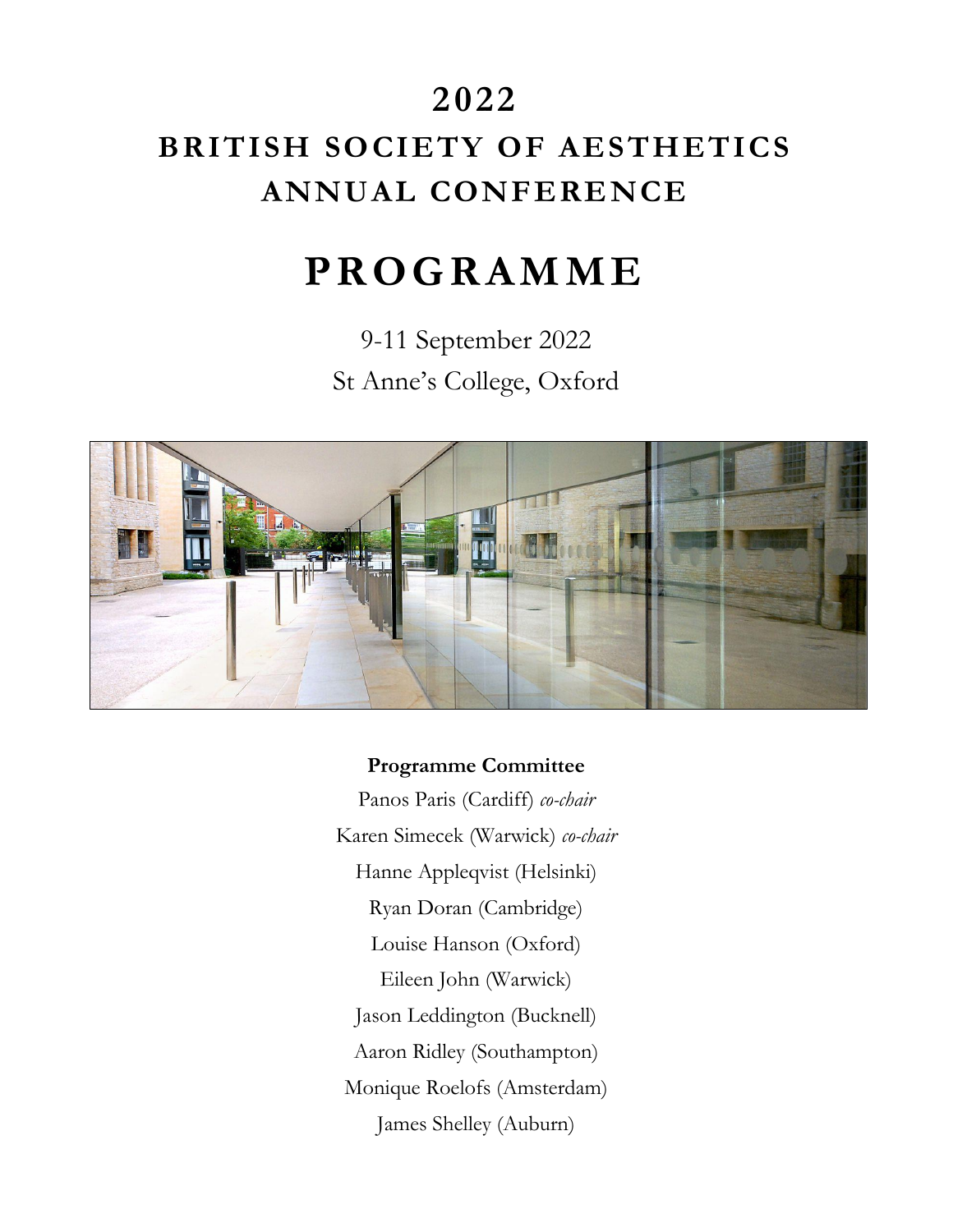## **F R I D A Y, 9 S E P T E M B E R**

11:30- REGISTRATION OPENS *(outside Tsuzuki Lecture Theatre, Ruth Deech Building)*

12:00-13:00 LUNCH *(Dining Hall)*

13:00-14:00 BSA ESSAY PRIZE WINNER *(Tsuzuki Lecture Theatre)* **Zoe Walker (Cambridge), 'A Sensibility of Humour'**

14:00-14:45 CHOICE OF PARALLEL PAPER SESSIONS

*Either (Tsuzuki Lecture Theatre):*

**Benjamin Claessens (CUNY Graduate Centre), 'Wonderful Worlds: Disinterested Engagement and Environmental Aesthetic Appreciation'**

*Or (Seminar Room 7):* **Christopher Earley (Warwick), 'Political Art, Artistic Exceptionalism, and Humility'**

- 14:45-15:15 TEA / COFFEE *(Foyer A, Ruth Deech)*
- 15:15-17:15 CHOICE OF PARALLEL PAPER SESSIONS

*Either (Tsuzuki Lecture Theatre):*

**Louis Rouillé (Le Collège de France), 'The Paradox of Fictional Creatures'**

**Nils Franzén (Umeå) & Karl Bergman (Uppsala), 'The Force of Fictional Discourse'**

*Or (Seminar Room 7):*

**Jessica Williams (South Florida), 'Autonomy and Community in Kant's Theory of Taste'**

**Larissa Berger (Hannover Institute for Philosophical Research / MIT), 'Why There Must Be a Kantian Conception of Ugliness, And Why There Cannot Be One'**

17:30-19:00 KEYNOTE PRESENTATION *(Tsuzuki Lecture Theatre):*

**Rachel Zuckert (Northwestern)**

- 19:00-19:30 DRINKS RECEPTION *(Foyer A, Ruth Deech)*
- 19:30 DINNER *(Dining Hall)*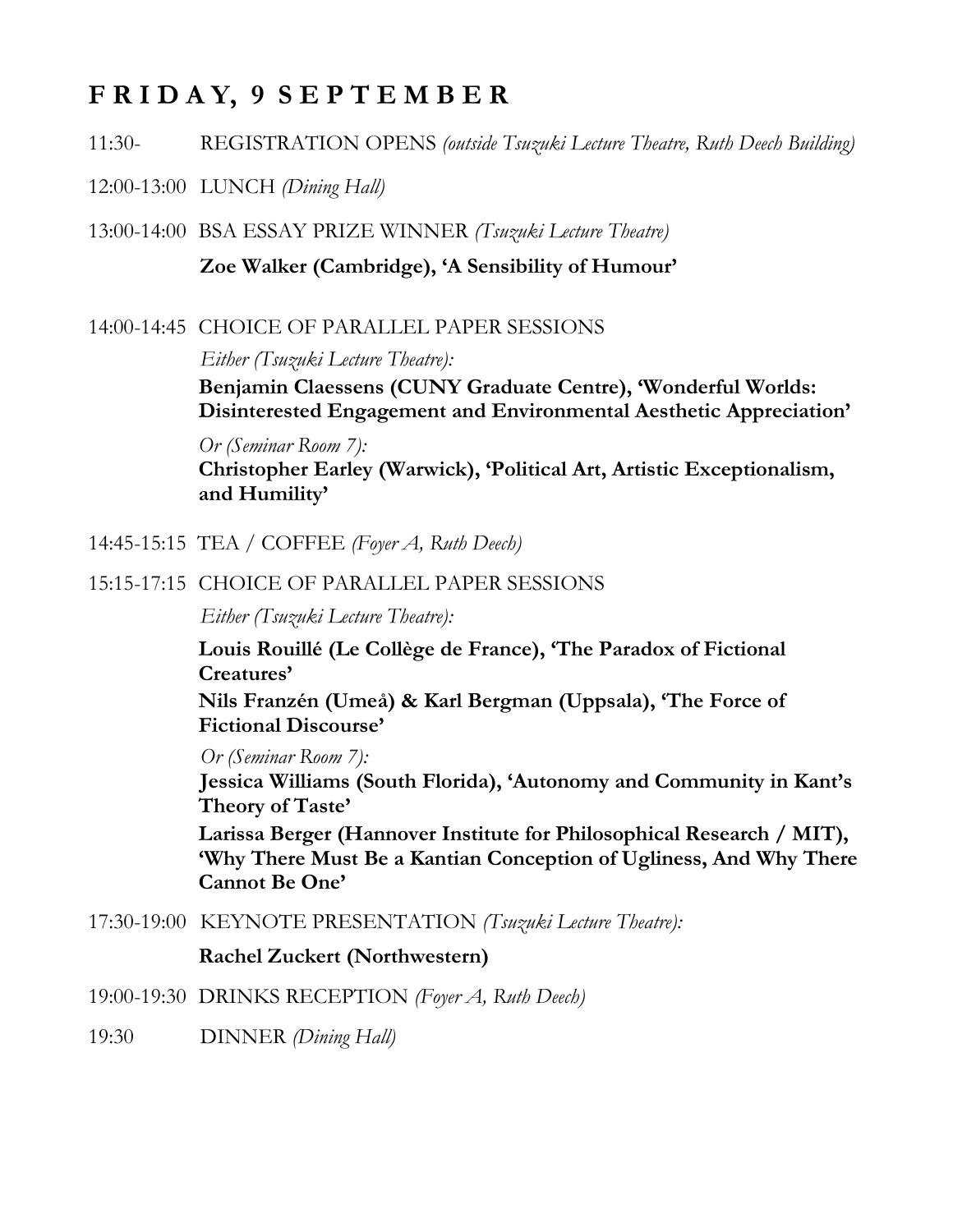## **S A T U R D A Y, 1 0 S E P T E M B E R**

#### 08:45-10:45 CHOICE OF PARALLEL PAPER SESSIONS

*Either (Tsuzuki Lecture Theatre):* 

**Mark Windsor (Masaryk), 'The (So-called) Experience of the Genuine' Robbie Kubala (Texas, Austin), 'The Value of Aesthetic Understanding'**

*Or (Seminar Room 7):*

**Aurélie Debaene (Independent Scholar), 'Ode to Awkwardness'** NEW HORIZONS AWARD WINNER: **Miguel Dos Santos (Uppsala), 'Duchamp's Paradox'**

- 10:45-11:15 TEA/COFFEE *(Foyer A, Ruth Deech)*
- 11:15-13:00 CHOICE OF PARALLEL PAPER SESSIONS:

*Either (Tsuzuki Lecture Theatre):*

**Jeremy Page (Uppsala), 'Art Criticism as Testimony' Karl Egerton (Nottingham), 'Games and Disinterestedness'**

*Or (Seminar Room 7):*

**Jacopo Frascaroli (York), 'The Biological Origins of Aesthetic Normativity: Insights from Cognitive Science' Andrea Selleri (Bilkent), 'Textual Plurality and the Ontology of Literary Works'**

- 13:00-14:00 LUNCH *(Dining Hall)*
- 14:00-14:30 ANNUAL GENERAL MEETING *(Tsuzuki Lecture Theatre)*
- 14:30-16:30 CHOICE OF PARALLEL SYMPOSIA

*Either (Tsuzuki Lecture Theatre), Invited Symposium:* **Art and Social Justice Sondra Bacharach (Wellington) Daisy Dixon (Cambridge) Monique Roelofs (Amsterdam) Nicholas Whittaker (CUNY)**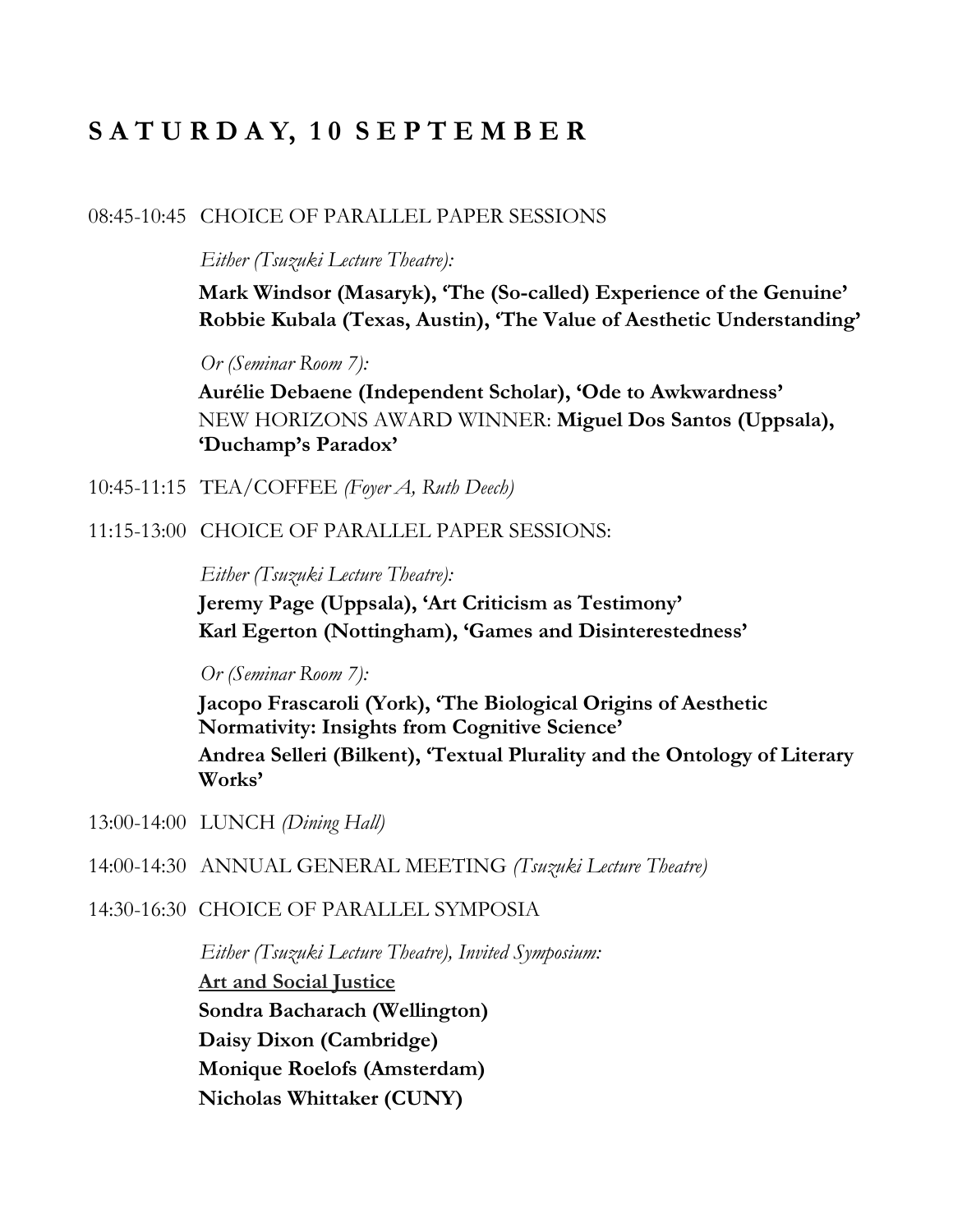*Or (Seminar Room 7):* **New Challenges to the Fiction-Nonfiction Distinction María José Alcaraz León (Murcia) Elizabeth Cantalamessa (Miami) Hannah Kim (Macalester College)**

- 16:30-17:00 TEA/COFFEE *(Foyer A, Ruth Deech)*
- 17:00-18:30 WILLIAM EMPSON LECTURE *(Tsuzuki Lecture Theatre)* **Denise Riley (Poet)**
- 18:30-19:00 DRINKS RECEPTION *(Foyer A, Ruth Deech)*
- 19:00 DINNER *(Dining Hall)*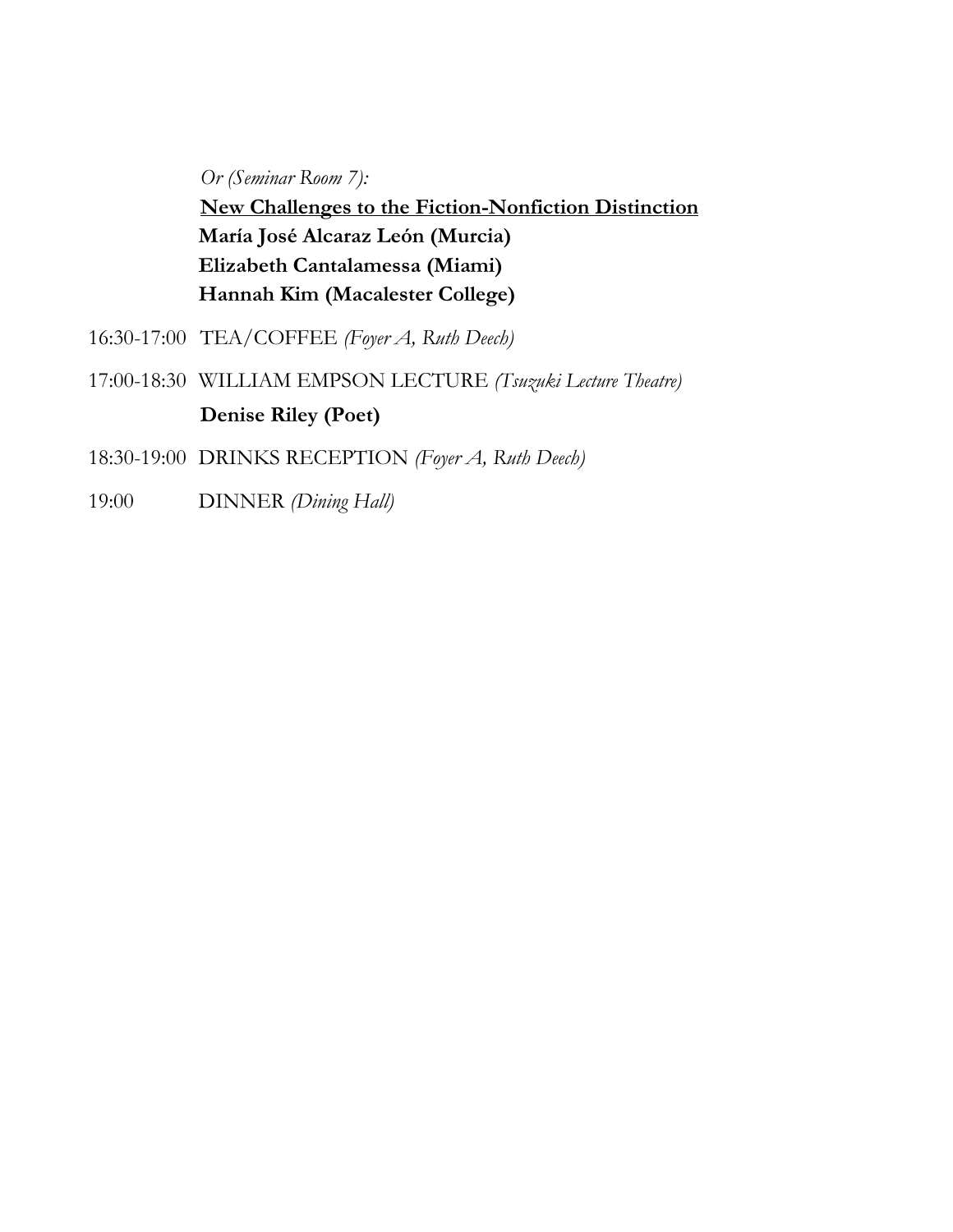# **S U N D A Y, 1 1 S E P T E M B E R**

### 09:00-11:00 CHOICE OF PARALLEL SYMPOSIA:

*Either (Tsuzuki Lecture Theatre):* **Expression of Emotion in the Visual Arts Vanessa Brassey (King's College London) Greg Currie (York) Mitchell Green (Connecticutt) Derek Matravers (Open)**

*Or (Seminar Room 7):*

**On the Art of Grief Ashley Atkins (Western Michigan) Kathleen Higgins (Texas, Austin) Sandra Shapshay (CUNY, Hunter College)**

- 11:00-11:30 TEA / COFFEE *(Foyer A, Ruth Deech)*
- 11:30-13:00 KEYNOTE ADDRESS *(Tsuzuki Lecture Theatre)* **Michael Brady (Glasgow)**
- 13:00-14:00 LUNCH *(Dining Hall)*
- 14:00 Conference closes

*Programme subject to change*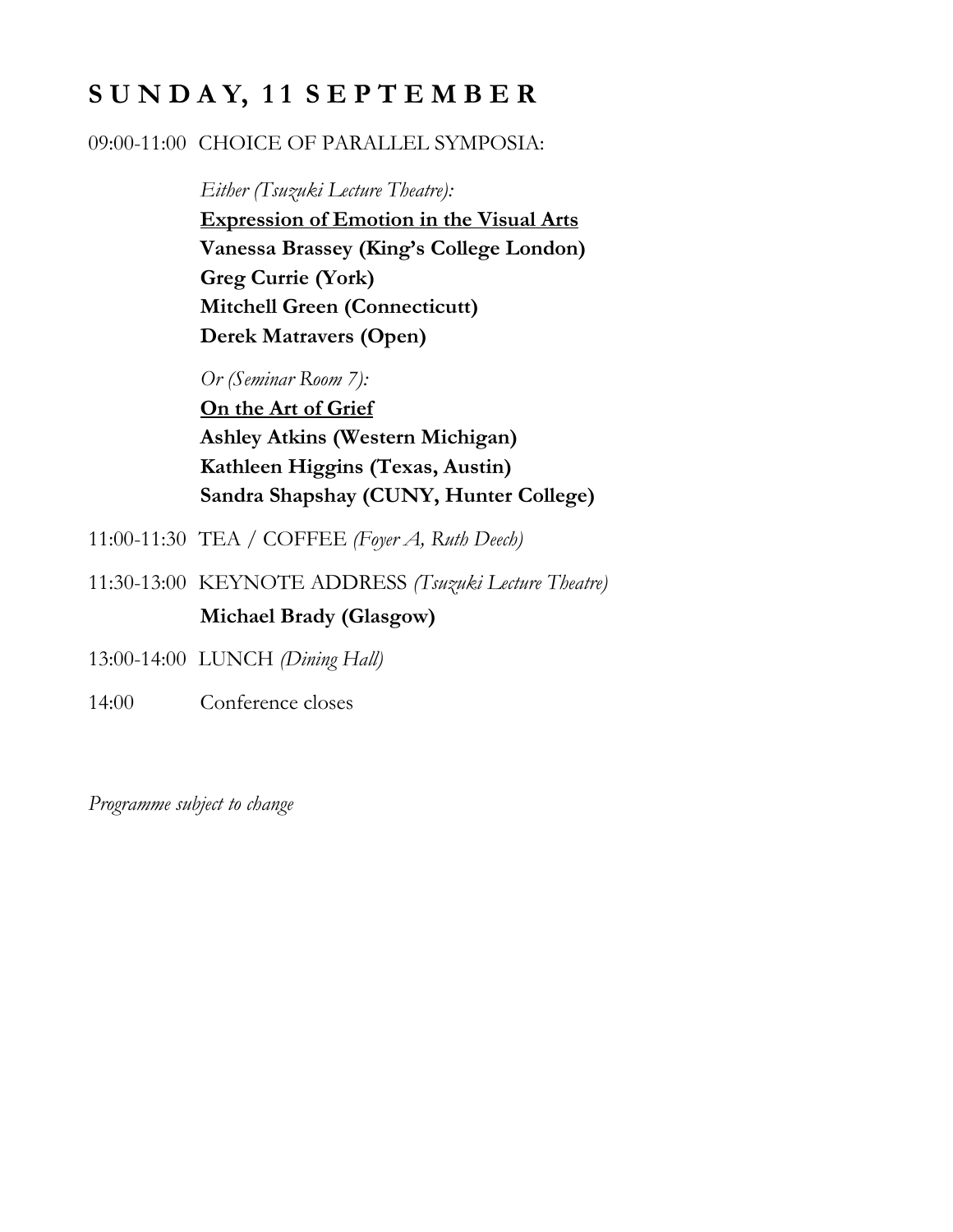## **LIST OF PARTICIPANTS**

*To follow*